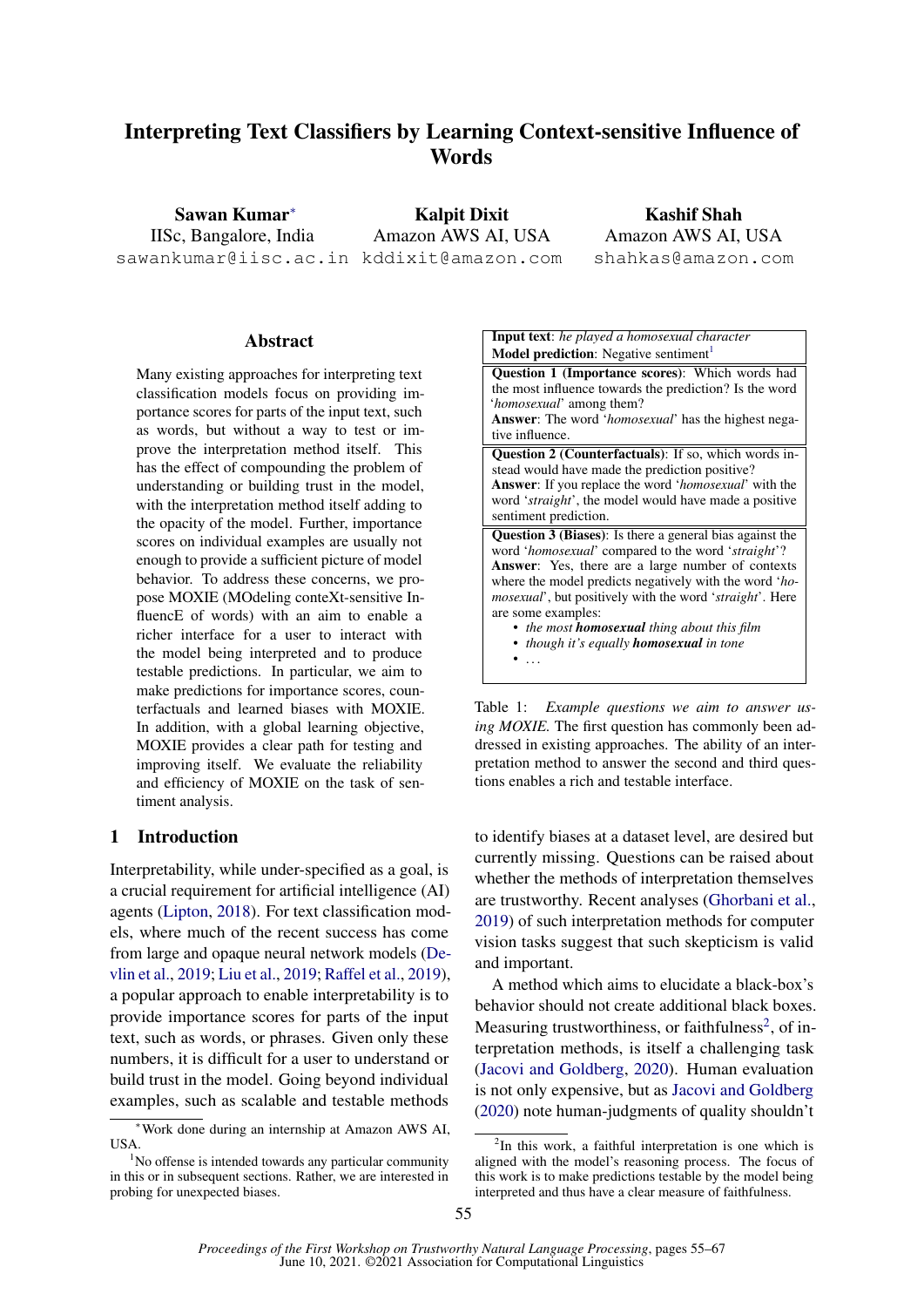be used to test the faithfulness of importance scores. What needs testing is whether these scores reflect what has been learned by the model being interpreted, and not whether they are plausible scores.

We believe the aforementioned issues in existing methods that produce importance scores can be circumvented through the following changes.

A global learning objective: Several existing approaches rely on some heuristic to come up with importance scores, such as gradients [\(Wallace et al.,](#page-9-4) [2019\)](#page-9-4), attentions [\(Wiegreffe and Pinter,](#page-9-5) [2019\)](#page-9-5), or locally valid classifiers [\(Ribeiro et al.,](#page-9-6) [2016\)](#page-9-6) (see [Atanasova et al.](#page-8-2) [\(2020\)](#page-8-2) for a broad survey). Instead, we propose to identify a global learning objective which, when learned, enables prediction of importance scores, with the assumption that if the learning objective was learned perfectly, we would completely trust the predictions. This would provide a clear path for testing and improving the interpretation method itself. Quick and automatic evaluation on a held-out test set allows progress using standard Machine Learning (ML) techniques.

Going beyond importance scores: Importance scores, even when generated using a theoretically inspired framework [\(Sundararajan et al.,](#page-9-7) [2017\)](#page-9-7), are generally hard to evaluate. Further, the aim of the interpretation method shouldn't be producing importance scores alone, but to enable a user to ex-plore and understand model behavior<sup>[3](#page-1-0)</sup>, potentially over large datasets. In Table [1,](#page-0-2) we illustrate a way to do that through a set of questions that the interpretation method should answer. Here, we provide more details on the same.

- Importance Scores 'Which parts of the input text were most influential for the prediction?' Such importance scores, popular in existing approaches, can provide useful insights but are hard to evaluate.
- Counterfactuals 'Can it predict counterfactuals?' We define a good counterfactual as one with minimal changes to the input text while causing the model to change its decision. Such predictions can be revealing but easy to test. They can provide insights into model behavior across a potentially large vocabulary of words.

In this work, we consider counterfactuals obtained by replacing words in the input text with other words in the vocabulary. We limit to one replacement.

Biases 'Is the model biased against certain words?' For example, we could ask if the model is biased against LGBTQ words, such as the word '*homosexual*' compared to the word '*straight*'? One way to provide an answer to such a question is to evaluate a large number of contexts, replacing a word in the original context with the words'*homosexual*' and '*straight*'. Doing that however is prohibitive with large text classification models. If an interpretation method can do this in a reasonable time and accuracy, it enables a user access to model behavior across a large number of contexts.

Considering the preceding requirements, we propose MOXIE (MOdeling conteXt-sensitive InfluencE of words) to enable a reliable interface for a user to query a neural network based text classification model beyond model predictions. In MOXIE, we aim to learn the context-sensitive influence of words (see Figure [1](#page-2-0) for the overall architecture). We show that learning this objective enables answers to the aforementioned questions (Section [3.2\)](#page-3-0). Further, having a global learning objective provides an automatic way to test the interpretation method as a whole and improve it using the standard ML pipeline (Section [3.3\)](#page-4-0). We evaluate the reliability and efficiency of MOXIE on the task of sentiment analysis (Section  $4)^4$  $4)^4$  $4)^4$ .

### 2 Related Work

Word importance scores have been a popular area of research for interpreting text classifiers, including gradient based methods [\(Wallace et al.,](#page-9-4) [2019\)](#page-9-4), using nearest neighbors [\(Wallace et al.,](#page-9-9) [2018\)](#page-9-9), intrinsic model-provided scores such as attention [\(Wiegreffe and Pinter,](#page-9-5) [2019\)](#page-9-5), and scores learned through perturbations of the test example [\(Ribeiro](#page-9-6) [et al.,](#page-9-6) [2016\)](#page-9-6). There has also been effort to expand the scope to phrases [\(Murdoch et al.,](#page-9-10) [2018\)](#page-9-10), as well as provide hierarchical importance scores [\(Chen](#page-8-3) [et al.,](#page-8-3) [2020\)](#page-8-3). However these methods tend to derive from an underlying heuristic applicable at the example level to get the importance scores. With

<span id="page-1-0"></span> $3$ The need for going beyond importance scores has also been realized and explored for user-centric explainable AI interface design [\(Liao et al.,](#page-9-8) [2020\)](#page-9-8).

<span id="page-1-1"></span><sup>&</sup>lt;sup>4</sup>Note that we are not claiming to build inherently faithful mechanisms, but ones which allow inherent testing of their faithfulness. For example, a counterfactual or a bias prediction can be tested by the model under interpretation (see Section [4\)](#page-4-1).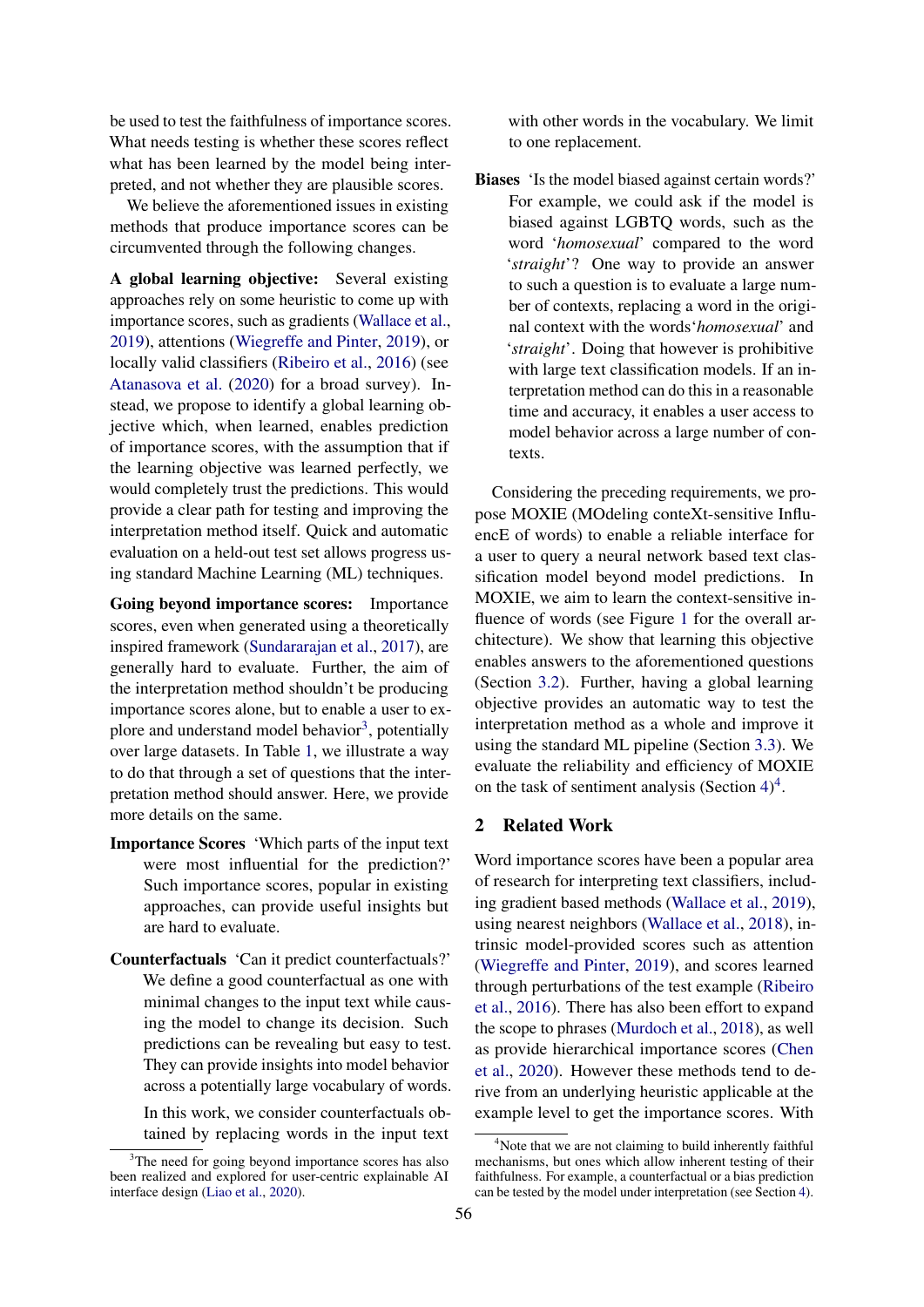<span id="page-2-0"></span>

Figure 1: *Overall architecture of MOXIE*: The model being interpreted (f) which we call the teacher model is shown on the left. It processes an input text such as '*. . . very very slow*' to produce a representation z through module M and label scores y through a linear classification layer C. When presented with the same input but the word 'slow' masked, it produces outputs  $z'$  and  $y'$  respectively. We learn the difference in the two representations  $(z - z')$  as a proxy for the context-sensitive influence of the word '*slow*' in the student model (g). This is done by processing the masked context and the token masked through arbitrarily complex modules  $A_C$  and  $A_T$  which produce fixed length representations  $z_c$  and  $z_t$  respectively. The combine module  $(A_M)$  takes these as input to produce the output r. We learn by minimizing the mean square error between z and  $z'' = z' + r$ . Keeping the combine module shallow allows the processing of a large number of tokens for a given context and vice versa in a reasonable time. Please see Section [3.1](#page-2-1) for details on the architecture and Section [3.2](#page-3-0) for how this architecture enables answers to the motivating questions.

perturbation methods, where a locally valid classifier is learned near the test example [\(Ribeiro et al.,](#page-9-6) [2016\)](#page-9-6), there is a hyperparameter dependence as well as stochasticity at the level of test examples.

While it's not inherently problematic to use such heuristics, it makes it hard to improve upon the method, as we need to rely on indirect measures to evaluate the method. Further, recent work has shown that the skepticism in the existing methods is valid and important [\(Ghorbani et al.,](#page-8-1) [2019\)](#page-8-1). In this work, we use a global learning objective which allows us to make predictions of importance scores.

Apart from word importance scores, explanation by example style method have been studied [\(Han](#page-8-4) [et al.,](#page-8-4) [2020\)](#page-8-4). Like word importance based methods, however, these methods don't provide a clear recipe for further analysis of the model. In this work, we aim to produce testable predictions such as counterfactuals and potential biases.

Measuring faithfulness of an interpretation

model can be hard. [Jacovi and Goldberg](#page-9-3) [\(2020\)](#page-9-3) suggest that human evaluation shouldn't be used. In this work, we circumvent the hard problem of evaluating the faithfulness of an interpretation method by making it output predictions which can be tested by the model being interpreted.

### 3 MOXIE

The overall architecture employed to learn MOXIE is shown in Figure [1.](#page-2-0) We introduce the notation and describe the architecture in detail in Section [3.1.](#page-2-1) In Section [3.2,](#page-3-0) we discuss how MOXIE provides answers to the motivating questions.

#### <span id="page-2-1"></span>3.1 Notation and Architecture

Let x denote a text sequence  $x_1x_2...x_n$ . We denote by  $x_{\text{mask}}^i$  the same sequence but the ith token  $x_i$  replaced by a mask token:  $x_1x_2 \ldots x_{i-1}$  {mask} $x_{i+1} \ldots x_n$ .

In the following, we refer to the model being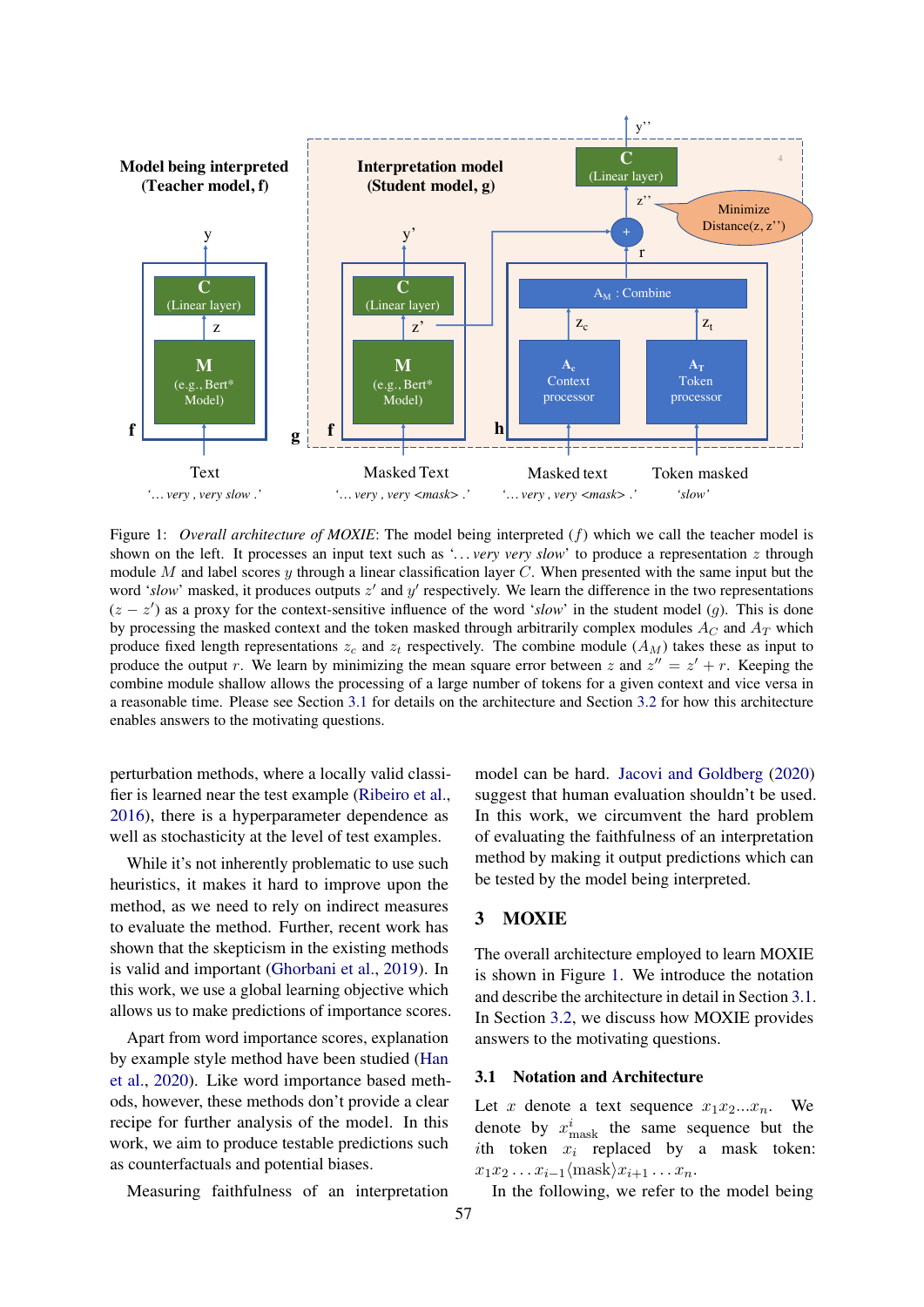interpreted as the teacher model and the learned interpretation model as the student model.

**Teacher model:** The teacher model  $f$  is composed of a representation module M and a linear classification layer C, and produces a representation  $z = M(x)$  and label scores  $y = C(z)$  for a text input  $x$ . The label prediction is obtained as the label with the highest score:  $l = \argmax(y)$ . We believe this covers a fairly general class of text classifiers:  $y = f(x) = C(M(x)) = C(z)$ .

**Student model:** With mask token  $\text{mask}_{t}$  for the teacher model, we create masked input  $x_{\text{mask}_{\text{t}}}^i$  for which the teacher model outputs  $z_i' = M(x_{\text{mask}_t}^i)$ .

As a proxy for the context-sensitive influence of the token  $x_i$ , we aim to model  $z - z'_i$  in the student model. For this, we use the following submodules:

- Context processor  $A_C$  processes masked text to produce a context representation. In particular, with mask token  $\text{mask}_s$  for the context processor, we create the masked input  $x_{\text{mask}_s}^i$  for which the context processor outputs  $z_{c,i} = A_C(x_{\text{mask}_s}^i)$ . Note that the mask token could be different for the teacher model and the context processor. We fine-tune a pre-trained roberta-base [\(Liu](#page-9-1) [et al.,](#page-9-1) [2019\)](#page-9-1) model to learn the context processor, where we take the output at the mask token position as  $z_{c,i}$ .
- Token processor  $A_T$  processes the token which was masked to produce representation  $z_{t,i}$  =  $A_T(x_i)$ . Note that we can mask spans as well with the same architecture, where  $x_i$  denotes a span of tokens instead of one. For all our experiments, we fine-tune a pre-trained RoBERTa-base model to learn the token processor, where we take the output at the first token position as  $z_{t,i}$ .
- Combine module  $A_M$  combines the outputs from the context and token processors to produce representation  $r$ .

In summary, the sub-module  $h$  takes the input  $x$ and token location  $i$  to produce output  $r_i$ :

$$
r_i = h(x, i) = A_M(A_C(x_{\text{mask}_s}^i), A_T(x_i)) \quad (1)
$$

To get label predictions, we add  $z_i'$  to  $r_i$  and feed it to the teacher model classification layer C. In summary, the student model  $q$  takes as input  $x$  and token location *i* to make predictions  $y''_i$ :

$$
y_i'' = g(x, i) = C(z_i' + h(x, i)) = C(z_i' + r_i) \tag{2}
$$

Modules h and q provide token influence and label scores respectively. We learn the parameters of the student model by minimizing the mean square error between z and  $z_i''$ .

Keeping the combine module shallow is crucial as it allows evaluating a large number of tokens in a given context and vice versa quickly (Section [3.2\)](#page-3-0). For all our experiments, we first concatenate  $z_{c,i}$  +  $z_{t,i}, z_{c,i} - z_{t,i}$  and  $z_{c,i} \odot z_{t,i}$  to obtain  $z_{\text{concat}}$ , where  $\odot$  represents element wise multiplication.  $z_{\text{concat},i}$ is then processed using two linear layers:

$$
A_M(z_{c,i}, z_{t,i}) = W_2(\tanh(W_1 z_{\text{concat},i} + b_1)) + b_2
$$
\n(3)

where  $W_1$ ,  $b_1$ ,  $W_2$ , and  $b_2$  are learnable parameters. The parameter sizes are constrained by the input and output dimensions and assuming  $W_1$  to be a square matrix.

#### <span id="page-3-0"></span>3.2 Using MOXIE

#### 3.2.1 Importance Scores

MOXIE provides two kinds of token-level scores. Influence scores can be obtained from predictions of the sub-module  $h, r_i = h(x, i)$ :

$$
\hat{s}_i = \text{softmax}(C(r_i))\tag{4}
$$

For binary classification, we map the score to the range  $[-1, 1]$  and select the score of the positive label:  $s_i = 2 * \hat{s}_i[+ve] + 1$ . The sign of the score  $s_i$  can then be interpreted as indicative of the sentiment (positive or negative), while its magnitude indicates the strength of the influence.

Unlike ratios aim to give an estimate of the ratio of words in the vocabulary which when used to replace a token lead to a different prediction. The student model architecture allows us to pre-compute and store token representations through the token processor  $(A_T)$  for a large vocabulary, and evaluate the impact each token in the vocabulary might have in a given context. This requires running the context processor and the teacher model only once. Let V be a vocabulary of words, then for each word  $w^j$ , we can pre-compute and store token embeddings  $E_V$  such that  $E_V^j = A_T(w^j)$ . For example x with label *l*, teacher model representations  $z$  and  $z_i'$  for the full and masked input, and context processor output  $z_{c,i}$ , the unlike ratio  $u_i$  can be computed as:

$$
rv_{i} = A_{M}(z_{c,i}, Ev)
$$
  
\n
$$
y_{V,i} = C(z + rv_{i})
$$
  
\n
$$
u_{i} = \frac{|\{w : w \in V, \text{argmax}(y_{V,i}) \neq l\}|}{|V|}
$$
\n(5)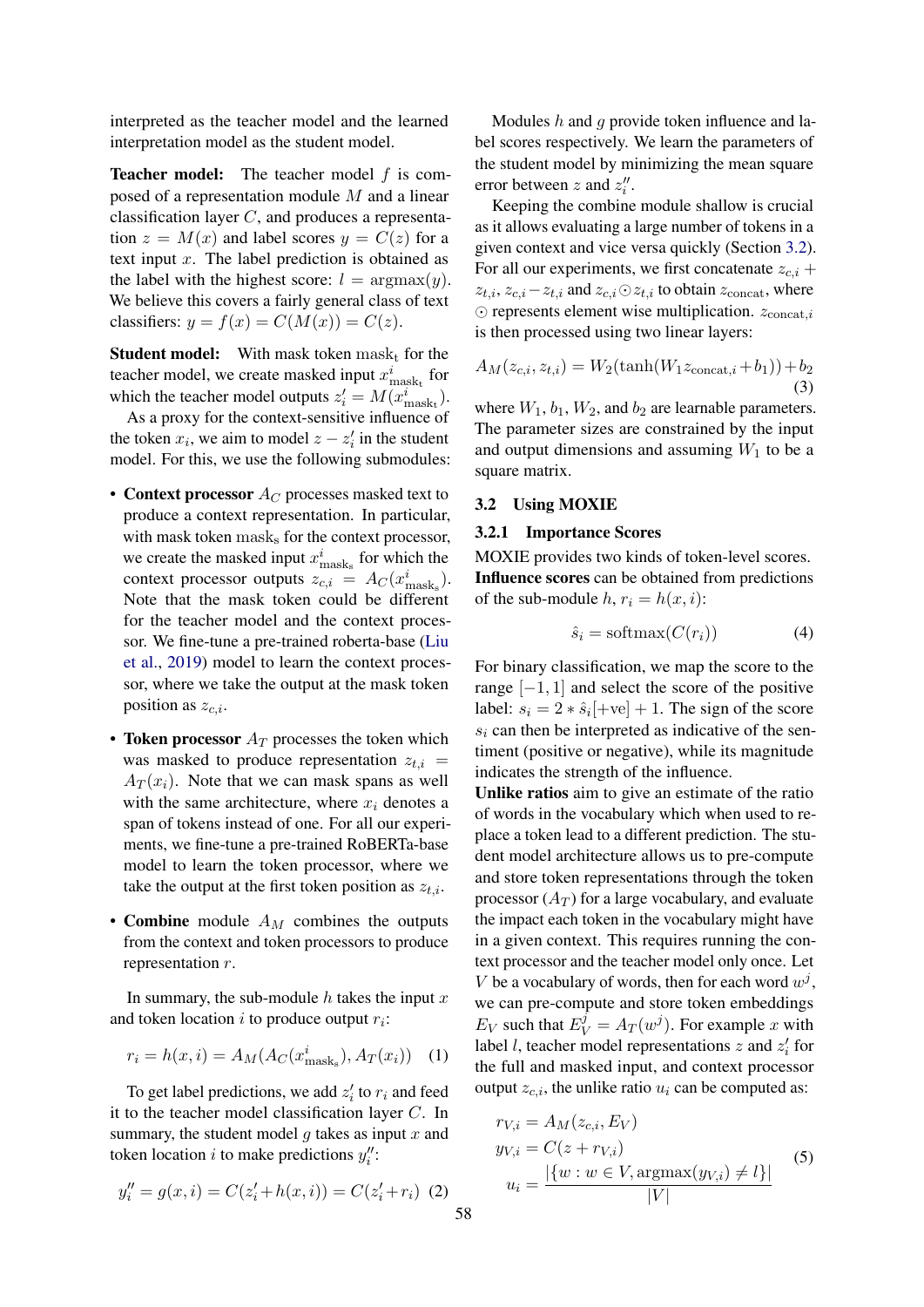If the unlike ratio  $u_i$  for a token  $x_i$  is 0, it would imply that the model prediction is completely determined by the rest of the context. On the other hand, an unlike ratio close to 1.0 would indicate that the word  $x_i$  is important for the prediction as replacing it with any word is likely to change the decision. In this work we restrict the vocabulary V using the part-of-speech (POS) tag of the token in consideration (see Appendix C for details).

Finally, getting phrase-level scores is easy with MOXIE when the student model is trained by masking spans and not just words.

Please see Section [4.3](#page-5-0) for details and evaluation.

#### <span id="page-4-2"></span>3.2.2 Counterfactuals

As discussed in the preceding section, the student model allows making predictions for a large number of token replacements for a given context. As before, we restrict the vocabulary of possible replacements using the POS tag of the token in consideration. To generate potential counterfactuals, we get predictions from the student model for all replacements and select the ones with label predictions different from the teacher model's label. Please see Section [4.4](#page-6-0) for details and evaluation.

### <span id="page-4-3"></span>3.2.3 Biases

Modeling the context-sensitive influence of words in MOXIE enables analyzing the effect of a word in a large number of contexts. We can pre-compute and store representations for a large number of contexts using the teacher model and the context processor of the student model. Given a query word, we can then analyze how it influences the predictions across different contexts. Pairwise queries, i.e., queries involving two words can reveal relative biases against a word compared to the other. Please see Section [4.5](#page-6-1) for details and evaluation.

#### <span id="page-4-0"></span>3.3 Improving the Interpretation Method

The student model  $g$  introduced in the preceding section is expected to approximate the teacher model  $f$ , and the accuracy of the same can be measured easily (see Section [4.2\)](#page-5-1). We expect that as this accuracy increases, the answers to the preceding questions will become more reliable. Thus, MOXIE provides a straightforward way to improve itself. The standard ML pipeline involving testing on a held-out set can be employed.

### <span id="page-4-1"></span>4 Experiments

We aim to answer the following questions:

- Q1 How well does the student model approximate the teacher model? (Section [4.2\)](#page-5-1)
- Q2 How does MOXIE compare with methods which access test example neighborhoods to generate importance scores? (Section [4.3\)](#page-5-0)
- Q3 Can MOXIE reliably produce counterfactuals? (Section [4.4\)](#page-6-0)
- Q4 Can MOXIE predict potential biases against certain words? (Section [4.5\)](#page-6-1)

We use the task of binary sentiment classification on the Stanford Sentiment Treebank-2 (SST-2) dataset [\(Socher et al.,](#page-9-11) [2013;](#page-9-11) [Wang et al.,](#page-9-12) [2018\)](#page-9-12) for training and evaluation. In Section [4.1.2,](#page-5-2) we provide text preprocessing details. We evaluate the student model accuracy against the teacher model (Q1) across four models: bert-base-cased [\(Devlin](#page-8-0) [et al.,](#page-8-0) [2019\)](#page-8-0), roberta-base [\(Liu et al.,](#page-9-1) [2019\)](#page-9-1), xlmrbase [\(Conneau et al.,](#page-8-5) [2019\)](#page-8-5), RoBERTa-large [\(Liu](#page-9-1) [et al.,](#page-9-1) [2019\)](#page-9-1). For the rest of the evaluation, we use RoBERTa-base as the teacher model. We use the Hugging Face transformers library v3.0.2 [\(Wolf](#page-9-13) [et al.,](#page-9-13) [2019\)](#page-9-13) for our experiments.

### 4.1 Experimental Setup

#### 4.1.1 Training Details

As models to be interpreted (teacher models), we fine-tuned bert-base-cased, RoBERTa-base, xlmrbase and RoBERTa-large on the SST-2 train set. We trained each model for 3 epochs.

For the interpretation models (student models), we initialize the context processor and token processor with a pre-trained RoBERTa-base model. We then train the context processor, token processor and combine module parameters jointly for 10 epochs with model selection using dev set (using all-correct accuracy, see Section [4.2](#page-5-1) for details).

For both teacher and student models, we use the AdamW [\(Loshchilov and Hutter,](#page-9-14) [2018\)](#page-9-14) optimizer with an initial learning rate of 2e−5 (see Appendix A for other training details).

For all experiments, for training, we generate context-token pairs by masking spans obtained from a constituency parser (the span masked is fed to the token processor). For all evaluation, we use a word tokenizer unless otherwise specified. Training with spans compared to words didn't lead to much difference in the overall results (as measured in Section [4.2\)](#page-5-1), and we retained the span version to potentially enable phrase level scores.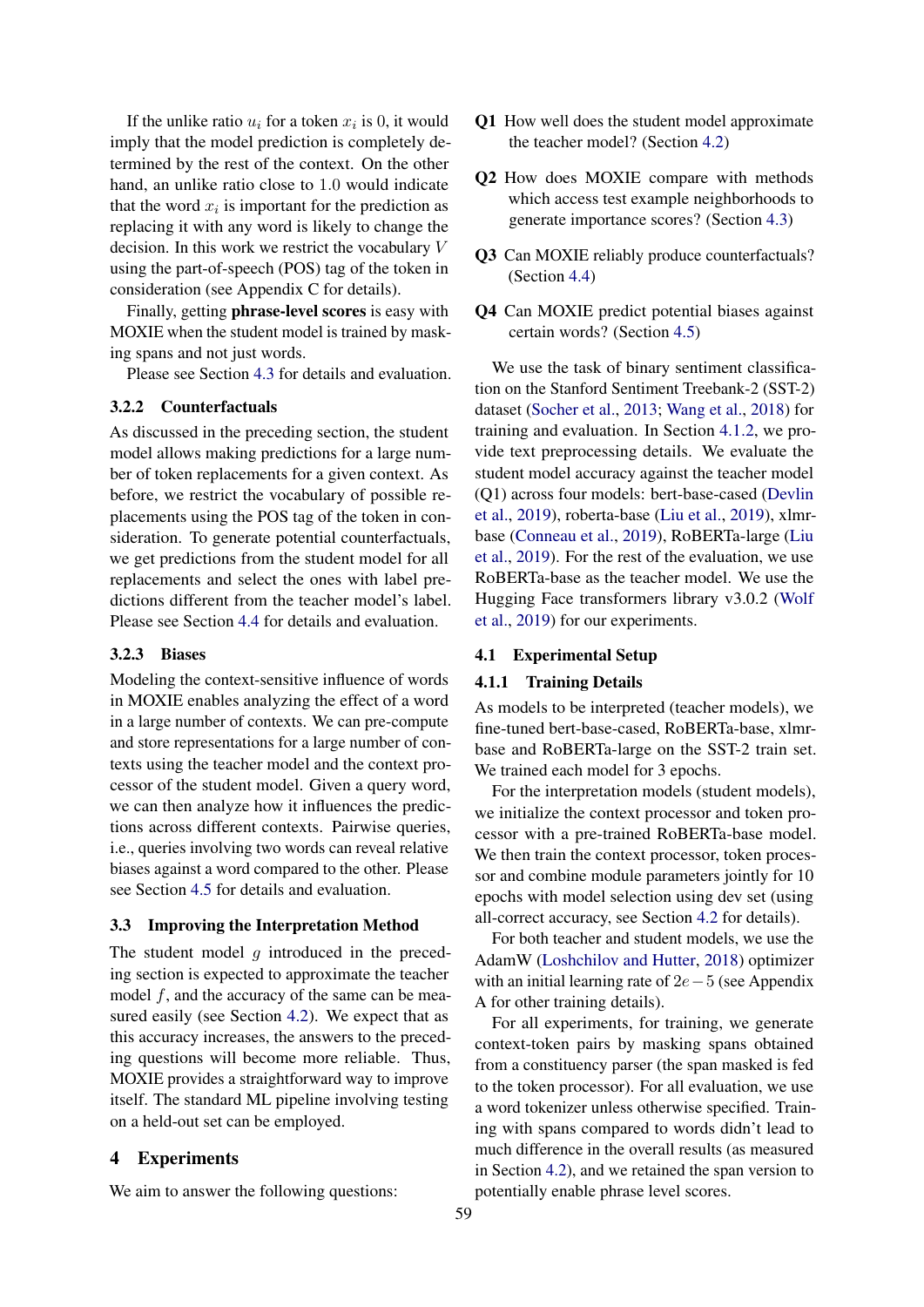<span id="page-5-3"></span>

| Model           | Teacher baseline<br>(Context-only) | <b>Student Model</b><br>(Context & Token) |
|-----------------|------------------------------------|-------------------------------------------|
| bert-base-cased | 73.48                              | 87.64                                     |
| RoBERTa-base    | 78.64                              | 89.24                                     |
| xlmr-base       | 74.08                              | 86.93                                     |
| RoBERTa-large   | 82.37                              | 89.74                                     |

Table 2: *Evaluation of the student model and a contextonly teacher baseline against teacher model predictions on the test set* using the all-correct accuracy metric. The context-only teacher model baseline does better than chance but the student model provides gains across all teacher models. This indicates that the student model learns context-token interactions. Please see Section [4.2](#page-5-1) for details.

<span id="page-5-4"></span>

| Text: it's a charming and often affecting journey           |
|-------------------------------------------------------------|
| <b>Prediction:</b> +ve                                      |
| <b>Top 2 scores:</b> charming $(0.38)$ , affecting $(0.12)$ |
| <b>Text:</b> unflinchingly bleak and desperate              |
| <b>Prediction: -ve</b>                                      |
| Top 2 scores: bleak $(-0.99)$ , desperate $(-0.92)$         |
| Text: allows us to hope that nolan is posed to embark a     |
| major career as a commercial yet inventive filmmaker.       |
| <b>Prediction:</b> +ve                                      |
| Top 2 scores: allows $(0.97)$ , inventive $(0.91)$          |

Table 3: *Word importance scores* on the first three dev set examples. Top two scores are shown.

#### <span id="page-5-2"></span>4.1.2 Tokenization and POS Tagging

We use the nltk [\(Bird et al.,](#page-8-6) [2009\)](#page-8-6) tokenizer for getting word level tokens. For training by masking spans, we obtain spans from benepar [\(Kitaev](#page-9-15) [and Klein,](#page-9-15) [2018\)](#page-9-15), a constituency parser plugin for nltk. We use nltk's averaged\_perceptron\_tagger for obtaining POS tags, and use the universal\_tagset.

#### <span id="page-5-1"></span>4.2 Evaluating Student Model on the Test Set

In this section, we measure how well the student model approximates the teacher model. The student model provides a prediction at the token level:  $q(x, i)$ . We define an example level **all-correct** accuracy metric: the set of predictions for an example are considered correct only if all predictions match the reference label.

As a baseline, we consider token level predictions from the teacher model obtained from masked contexts:  $f(x_{\text{mask}_{t}}^{i})$ . If the student model improves over this baseline, it would suggest having learned context-token interactions and not just using the contexts for making predictions.

In Table [2,](#page-5-3) we show all-correct accuracies of the baseline and the student model on the test set. The baseline does better than chance but the student model provides significant gains over it. This indicates that the student model learns context-token

<span id="page-5-5"></span>

| <b>Text:</b> in exactly 89 minutes, most of which passed as          |
|----------------------------------------------------------------------|
| slowly as if i 'd been sitting naked on an igloo, formula            |
| 51 sank from quirky to jerky to utter turkey. (-ve)                  |
| <b>Prediction: -ve</b>                                               |
| <b>Top 2 word-level scores:</b> quirky $(0.26)$ , formula $(-0.22)$  |
| <b>Top 2 phrase-level scores:</b> to utter turkey $(-0.35)$ , quirky |
| (0.26)                                                               |

Table 4: *Word and Phrase importance scores* on an example selected from the first 10 dev set examples.

interactions and is not relying on the context alone.

A key advantage of MOXIE is providing a way to improve upon itself. We believe improvements in the all-correct accuracy of the student model would lead to improved performance when evaluated as in the subsequent sections. For completion, we provide the accuracies of the student model against gold labels in Appendix B.

#### <span id="page-5-0"></span>4.3 Importance Scores

Table [3](#page-5-4) capture the importance scores on the first three dev set examples. Table [4](#page-5-5) shows an example selected from the first 10 dev set examples demonstrating how MOXIE can produce meaningful phrase-level scores.

As discussed before, it's hard to evaluate importance scores for trustworthiness. We evaluate the trustworthiness of MOXIE in subsequent sections. Here, we aim to contrast MOXIE, which doesn't learn its parameters using test examples, with methods which do. We aim to devise a test which would benefit the latter and see how well MOXIE performs. We choose LIME [\(Ribeiro et al.,](#page-9-6) [2016\)](#page-9-6) which directly incorporates the knowledge of teacher model predictions when words in the input text are modified. To test the same, we start with test examples where the teacher model makes an error, and successively mask words using importance scores, with an aim to correct the label prediction. With a masking budget, we compute the number of tokens that need masking. We report on: **Coverage**, the  $\%$  of examples for which the model decision could be changed, and Average length masked, the average number of words that needed masking (see Appendix D for detailed steps). The test favors LIME as LIME learns using teacher model predictions on the test example and its neighborhood while MOXIE learns only on the train set.

We compare against LIME and a Random baseline where we assign random importance scores to the words in the input. From MOXIE, we obtain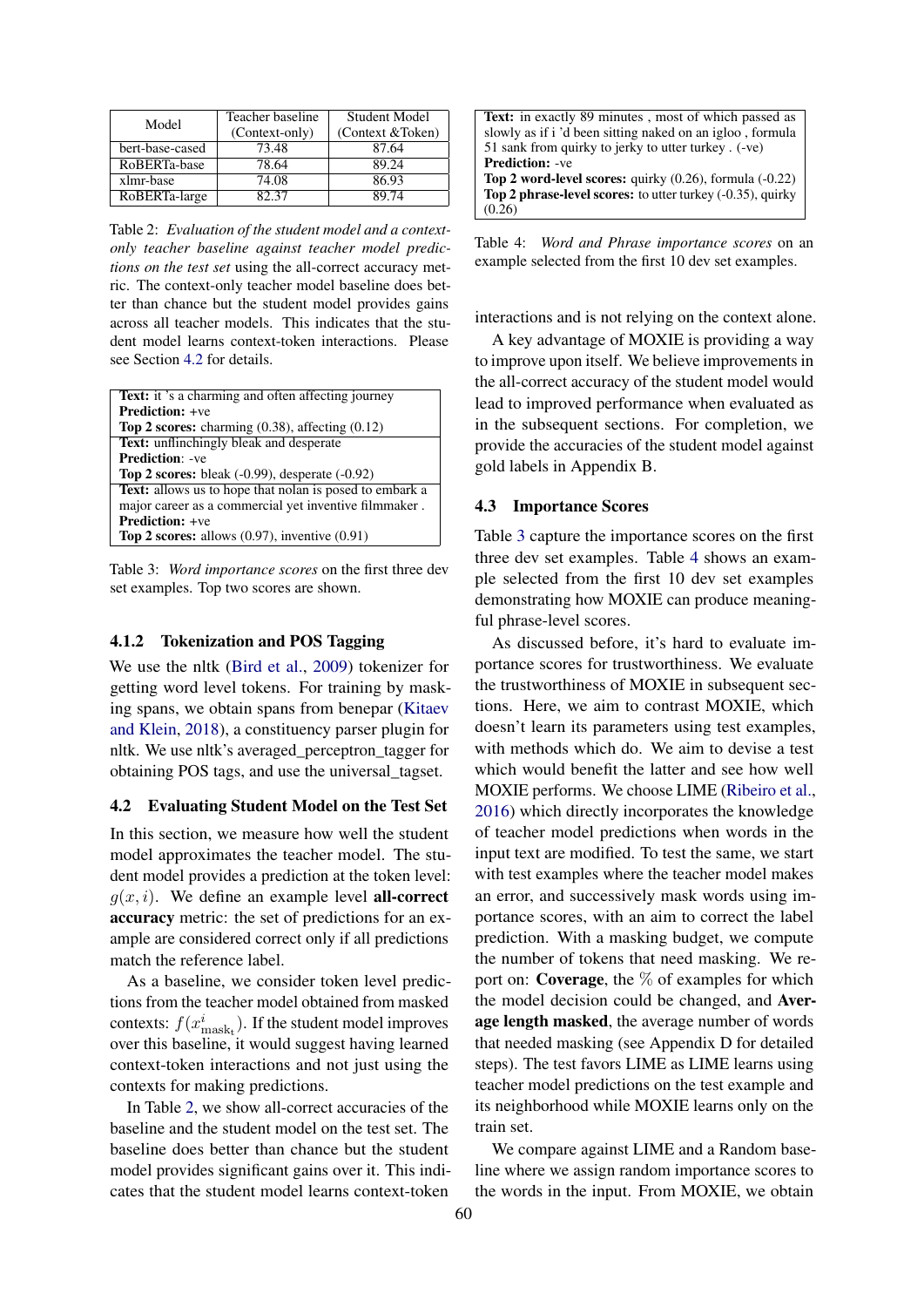<span id="page-6-2"></span>

Figure 2: *Evaluation of importance scores* on examples where the teacher model makes an error. Tokens are successively masked using importance scores until the masking budget is met or the prediction of the teacher model changes. We report on the coverage and the average length that needed masking when the decision could be changed. We note that all methods perform better than the random baseline. MOXIE competes with LIME despite not seeing the test example and its neighborhood during training. Please see Section [4.3](#page-5-0) for details.

influence scores and unlike ratios. We also derive a hybrid score (Unlike ratio+influence score) by using unlike ratios with influence scores as backoff when the former are non-informative (e.g., all scores are 0). Figure [2](#page-6-2) captures the results of this test on the 49 dev set examples where the teacher model prediction was wrong.

We note that all scores are better than the random baseline. Influence scores do worse than LIME but unlike ratios and the hybrid scores are competitive with LIME. This is despite never seeing the test example neighborhood during training, unlike LIME. The results support the hypothesis that a global learning objective can provide effective importance scores. However, this is not the main contribution of this paper. Our aim is to enable increased interaction with the model by providing testable predictions as discussed in subsequent sections.

#### <span id="page-6-0"></span>4.4 Counterfactuals

As discussed in the Section [3.2.2,](#page-4-2) MOXIE allows predictions of counterfactuals using pre-computed token embeddings. We show examples of generated counterfactuals in Appendix E.1. We evaluate the reliability of the generated counterfactuals by computing the accuracy of the top-10 predictions using the teacher model. The student model takes a pre-computed POS-tagged dictionary of token embeddings (obtained using token processor  $A_T$ ) and a context as input and predicts the top-10 candidate replacements (see Appendix E.2 for details).

Figure [3](#page-6-3) captures the counterfactual accuracies obtained across contexts (with at least one counterfactual) in the dev set. Out of 872 examples, 580 examples had at least one context for which the student model made counterfactual predictions. In total, there were 1823 contexts with counterfac-

<span id="page-6-3"></span>

Figure 3: *Counterfactual prediction accuracies*: across contexts for which at least one counterfactual was found. The box indicates the range between quartiles 1 & 3. The median accuracy was  $90.0\%$  which is better than chance. This indicates that MOXIE is capable of reliably predicting counterfactuals. Please see Section [4.4](#page-6-0) for details.

tuals. The median counterfactual accuracy across contexts with at least one counterfactual was 90% which is significantly higher than chance.

#### <span id="page-6-1"></span>4.5 Biases

As discussed in the Section [3.2.3,](#page-4-3) MOXIE can quickly process a large number of contexts for a given word. As a case study, we look for potential biases against LGBTQ words in the teacher model.

We make pairwise queries to the student model, with a pair of words: a control word and a probe word, where we expect task specific meaning to not change between these words. We require the student model to find contexts from an input dataset where the control word leads to a positive sentiment prediction but the probe word leads to a negative sentiment prediction. We use the training dataset as the input dataset.

To avoid any negative influence from other parts of the context, we further require that the original context (as present in the input dataset) lead to a positive sentiment by the teacher model. Finally, we remove negative contexts, e.g., the context '*The*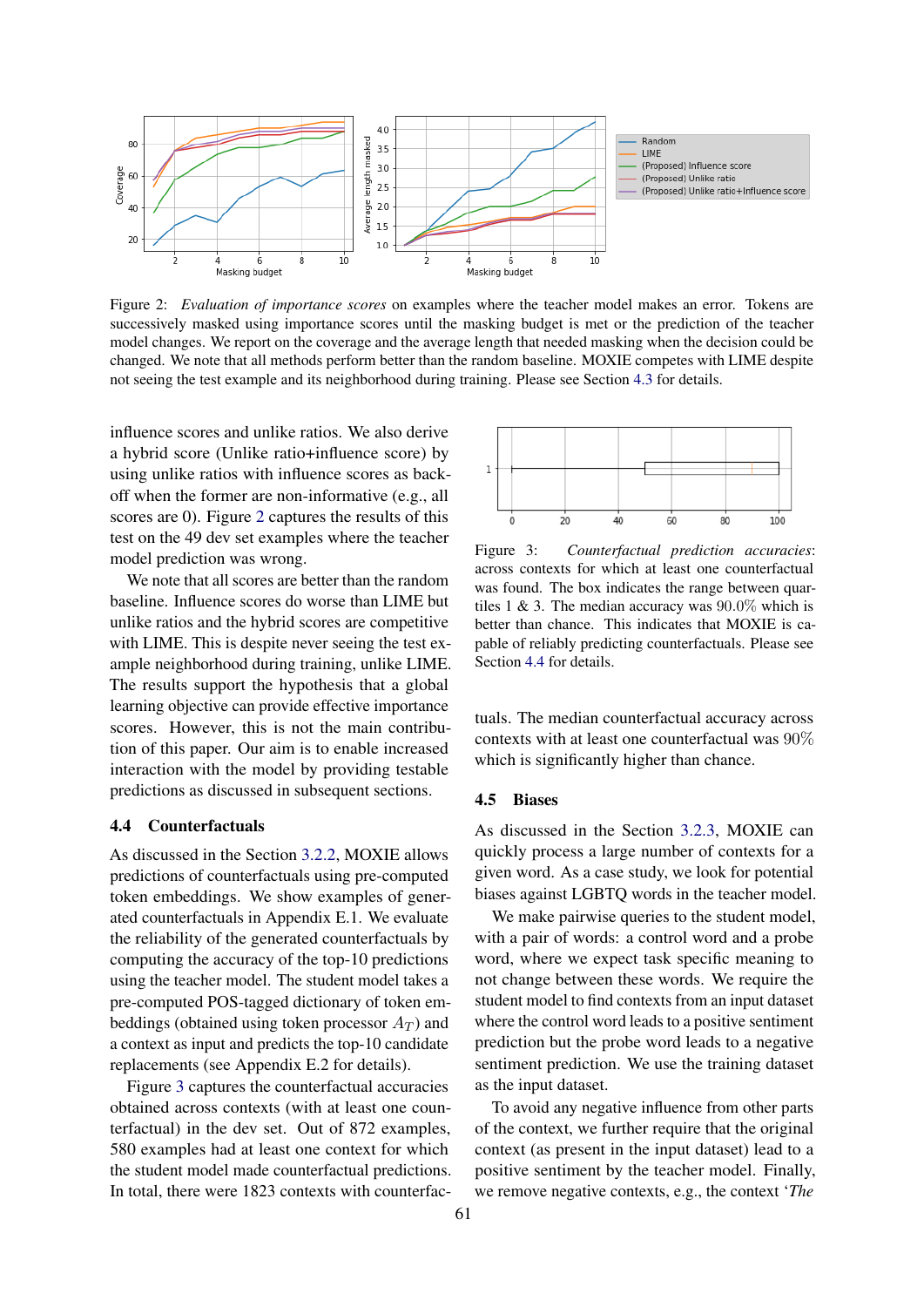<span id="page-7-0"></span>

Figure 4: *Measuring potential biases*: using the student model. We show the relative sizes of the sets obtained with positive predictions with control word but negative predictions with the probe word. The results indicate a potential bias against the word '*lesbian*' compared to the word '*straight*' (see Section [4.5\)](#page-6-1) .

*movie is not bad*' would be positive despite '*bad*' clearly having a negative influence. To ease the bias analysis by remove such contexts, we can remove all sentences with words which tend to be negative, e.g., *not*, *never* etc. For adjective contexts, we use the student model to filter out such contexts using a list of clearly positive/negative adjectives (see Appendix F for details on pre-processing contexts).

The output of the preceding steps can be precomputed and stored. Next, we find the set of contexts satisfying the following criteria (e.g., with control word '*straight*' and probe word '*lesbian*'):

- S<sup>1</sup> Teacher model predicts positive on the original context (pre-computed and stored), e.g., x:'*I have cool friends'*,  $argmax(f(x)) = +ve$ .
- S<sup>2</sup> Student model predicts positive when the marked token is replaced with the control word, e.g., xcontrol:'*I have straight friends*',  $argmax(g(x_{control}, i)) = +ve.$
- S<sup>3</sup> Student model predicts negative when the marked token is replaced with the probe word, e.g., xprobe: '*I have lesbian friends*',  $argmax(g(x_{\text{probe}}, i)) = -ve.$

 $S_2$  and  $S_3$  can be computed efficiently by precomputing the output of the context processor  $A_C$ for all contexts in the input dataset. If  $E_C$  denotes the matrix of output embeddings from the context processor,  $S_2$  and  $S_3$  for word w can be computed by first obtaining the token processor representation  $z_t = A_T(w)$  and then using the combine module  $y_C = C(A_M(E_C, z_t)).$ 

The relative size of the set  $S_1 \cap S_2 \cap S_3$  is indicative of a potential bias against the probe word. Figure [4](#page-7-0) shows the size of the set  $S_1 \cap S_2 \cap S_3$  with '*straight*' and '*lesbian*' interchangeably as control and probe words. Note that the relative size with probe word as '*lesbian*' is much larger than the

<span id="page-7-1"></span>

| almost every lesbian facet of production                |  |
|---------------------------------------------------------|--|
| gay to its animatronic roots                            |  |
| the <b>bisexual</b> lives of the characters in his film |  |
| the most <b>transsexual</b> thing about this film       |  |

Table 5: *Examples of biased contexts (negative prediction).* If the highlighted word were to be swapped by the word '*straight*', the prediction would be positive. See Section [4.5](#page-6-1) for details.

<span id="page-7-2"></span>

| Size of<br>$S_1 \cap S_2 \cap S_3$<br>$(top-100)$ | Control<br>word | Acc  | Probe<br>word | Acc  |
|---------------------------------------------------|-----------------|------|---------------|------|
| 100                                               | straight        | 67.0 | lesbian       | 90.0 |
| 100                                               | straight        | 61.0 | gay           | 93.0 |
| 100                                               | straight        | 68.0 | bisexual      | 82.0 |
| 100                                               | straight        | 69.0 | transsexual   | 85.0 |
|                                                   | straight        |      | queer         |      |

Table 6: *Evaluating student model claims of biases*: Up to 100 confident contexts are selected using student model predictions where the student model claims a +ve prediction using the control word and -ve prediction using the probe word. The predictions are tested using the teacher model and the accuracy reported. Note that except for '*queer*' where the set size is zero, the prediction accuracy of the student model is better than chance. This indicates the ability of the student model to predict biases. See Section [4.5](#page-6-1) for details.

relative size with probe word as '*straight*'. This is indicative of a potential bias against the word '*lesbian*'. Table [5](#page-7-1) shows some examples of biased sentences obtained through this procedure.

Next, we aim to evaluate the claim of the student model using the teacher model. For this, we consider the set  $S_1 \cap S_2 \cap S_3$  with probe word as '*lesbian*' and evaluate the contexts with both '*straight*' and '*lesbian*'. The student model claims the model prediction to be positive for the former and negative for the latter. We process the examples with the corresponding replacements using the teacher model to measure the accuracy of this claim (i.e., teacher model's outputs serve as the reference label). The accuracy of the student model claim with '*straight*' is 65.16% while with '*lesbian*', it is 75.88%. We also evaluate the 100 most confident predictions from the student model (using softmax scores). The accuracies with '*straight*' and '*lesbian*' then increase to 67.0% and 90.0% respectively. In Table [6,](#page-7-2) we show the results on the 100 most confident predictions for more LGBTQ words. Note that we don't claim this to be an exhaustive set of words reflecting the LGBTQ community, but as only roughly representative. The results indicate a similar pattern as with '*lesbian*', except for the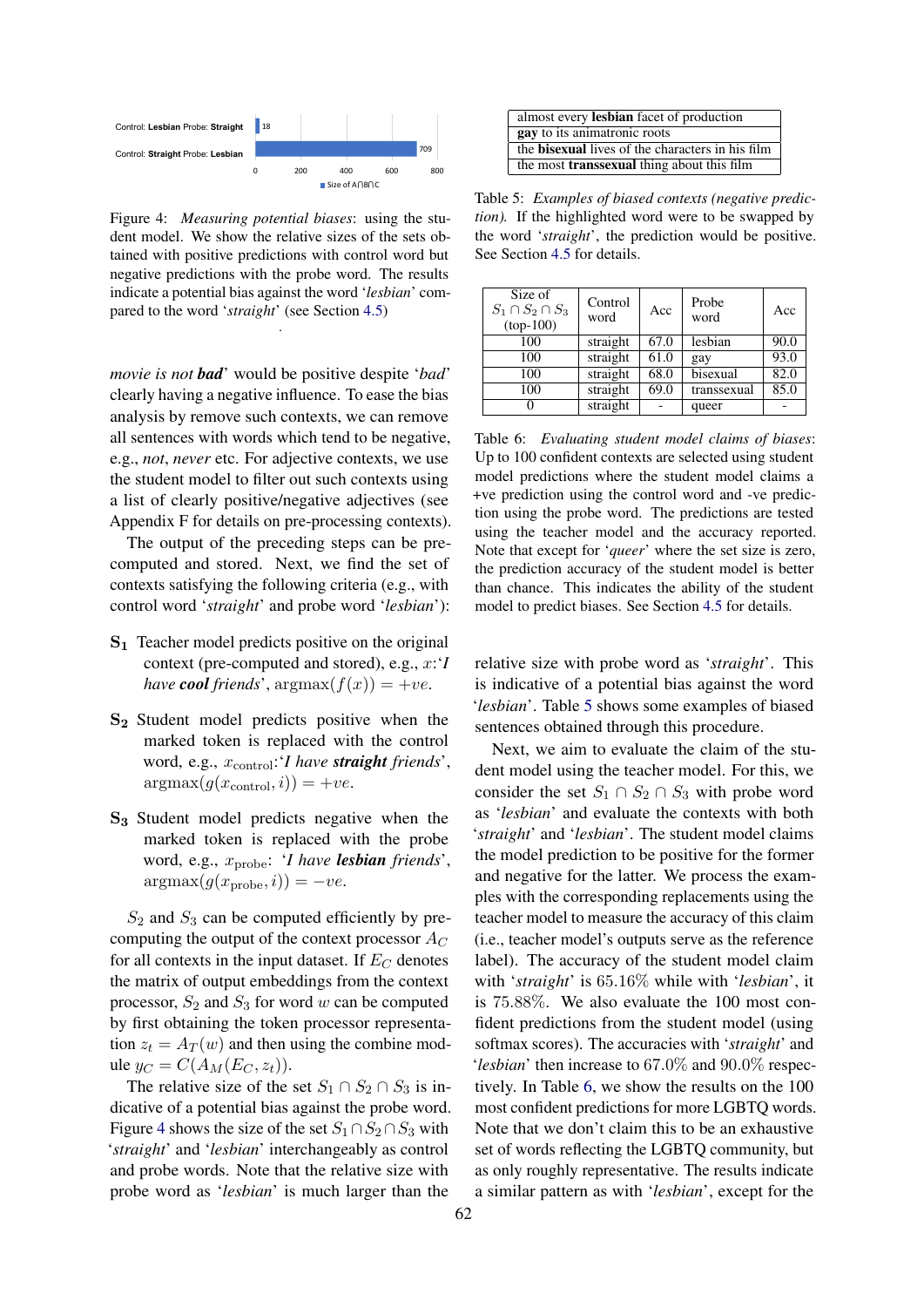word '*queer*' where the student model doesn't predict any biased contexts. This is presumably due to the word '*queer*' carrying additional meanings, unlike the other LGBTQ words.

Finally, the student model provides ~450 speedup when compared to using the teacher model to probe for biases. It takes less than 1s to test a control word against a probe word on a single NVIDIA V100 GPU using the student model, thus enabling an interactive interface. Unlike using the teacher model directly, MOXIE allows precomputing large sets of context/token representations and thus obtain the aforementioned gains.

In summary, the results indicate bias against LGBTQ words. The evaluation indicates that the student model can make reliable bias predictions.

### 5 Conclusion

In summary, we have shown that MOXIE provides a novel framework for interpreting text classifiers and a method to draw quick insights about the model on large datasets. MOXIE can make efficient, testable and reliable predictions beyond importance score, such as counterfactuals and potential biases. Further, with a global learning objective, it provides a clear path for improving itself using the standard ML pipeline. Finally, the principles and the evaluation methodology should help the interpretability research overcome the problem of testing the faithfulness of interpretation methods.

As future work, we identify improving the accuracy of the student model. Further analysis of the nature of counterfactuals selected by the student model could lead to useful insights towards improving the interpretation method. Finally, identifying other learning objectives which enable testable predictions would be useful and challenging.

### 6 Broader Impact

In this work, we aim to improve interpretability of existing text classification systems. More interpretable systems are likely to reveal biases and help towards a fairer deployment of production systems built using these systems.

To demonstrate our work, we choose to study potential biases against words associated with the LGBTQ community. In particular, we probe for bias in a learned sentiment classification systems against the words that make up the acronym LGBTQ - Lesbian, Gay, Bisexual, Transsexual and Queer. Note that we don't use identity information of any individual for this. Instead, we probe whether, in arbitrary contexts, the learned sentiment classification model is likely to find these qualifiers more negative when compared to adjectives in general or adjectives usually associated with the hegemony. Our work doesn't aim to discriminate but instead provides a way to measure if there are intended or unintended biases in a learned system.

### Acknowledgements

We would like to thank the reviewers for their valuable feedback.

#### References

- <span id="page-8-2"></span>Pepa Atanasova, Jakob Grue Simonsen, Christina Lioma, and Isabelle Augenstein. 2020. [A diagnostic](https://doi.org/10.18653/v1/2020.emnlp-main.263) [study of explainability techniques for text classifi](https://doi.org/10.18653/v1/2020.emnlp-main.263)[cation.](https://doi.org/10.18653/v1/2020.emnlp-main.263) In *Proceedings of the 2020 Conference on Empirical Methods in Natural Language Processing (EMNLP)*, pages 3256–3274, Online. Association for Computational Linguistics.
- <span id="page-8-6"></span>Steven Bird, Ewan Klein, and Edward Loper. 2009. *Natural language processing with Python: analyzing text with the natural language toolkit*. " O'Reilly Media, Inc.".
- <span id="page-8-3"></span>Hanjie Chen, Guangtao Zheng, and Yangfeng Ji. 2020. [Generating hierarchical explanations on text classi](https://doi.org/10.18653/v1/2020.acl-main.494)[fication via feature interaction detection.](https://doi.org/10.18653/v1/2020.acl-main.494) In *Proceedings of the 58th Annual Meeting of the Association for Computational Linguistics*, pages 5578– 5593, Online. Association for Computational Linguistics.
- <span id="page-8-5"></span>Alexis Conneau, Kartikay Khandelwal, Naman Goyal, Vishrav Chaudhary, Guillaume Wenzek, Francisco Guzmán, Edouard Grave, Myle Ott, Luke Zettlemoyer, and Veselin Stoyanov. 2019. Unsupervised cross-lingual representation learning at scale. *arXiv preprint arXiv:1911.02116*.
- <span id="page-8-0"></span>Jacob Devlin, Ming-Wei Chang, Kenton Lee, and Kristina Toutanova. 2019. [BERT: Pre-training of](https://doi.org/10.18653/v1/N19-1423) [deep bidirectional transformers for language under](https://doi.org/10.18653/v1/N19-1423)[standing.](https://doi.org/10.18653/v1/N19-1423) In *Proceedings of the 2019 Conference of the North American Chapter of the Association for Computational Linguistics: Human Language Technologies, Volume 1 (Long and Short Papers)*, pages 4171–4186, Minneapolis, Minnesota. Association for Computational Linguistics.
- <span id="page-8-1"></span>Amirata Ghorbani, Abubakar Abid, and James Zou. 2019. Interpretation of neural networks is fragile. In *Proceedings of the AAAI Conference on Artificial Intelligence*, volume 33, pages 3681–3688.
- <span id="page-8-4"></span>Xiaochuang Han, Byron C. Wallace, and Yulia Tsvetkov. 2020. [Explaining black box predictions](https://doi.org/10.18653/v1/2020.acl-main.492)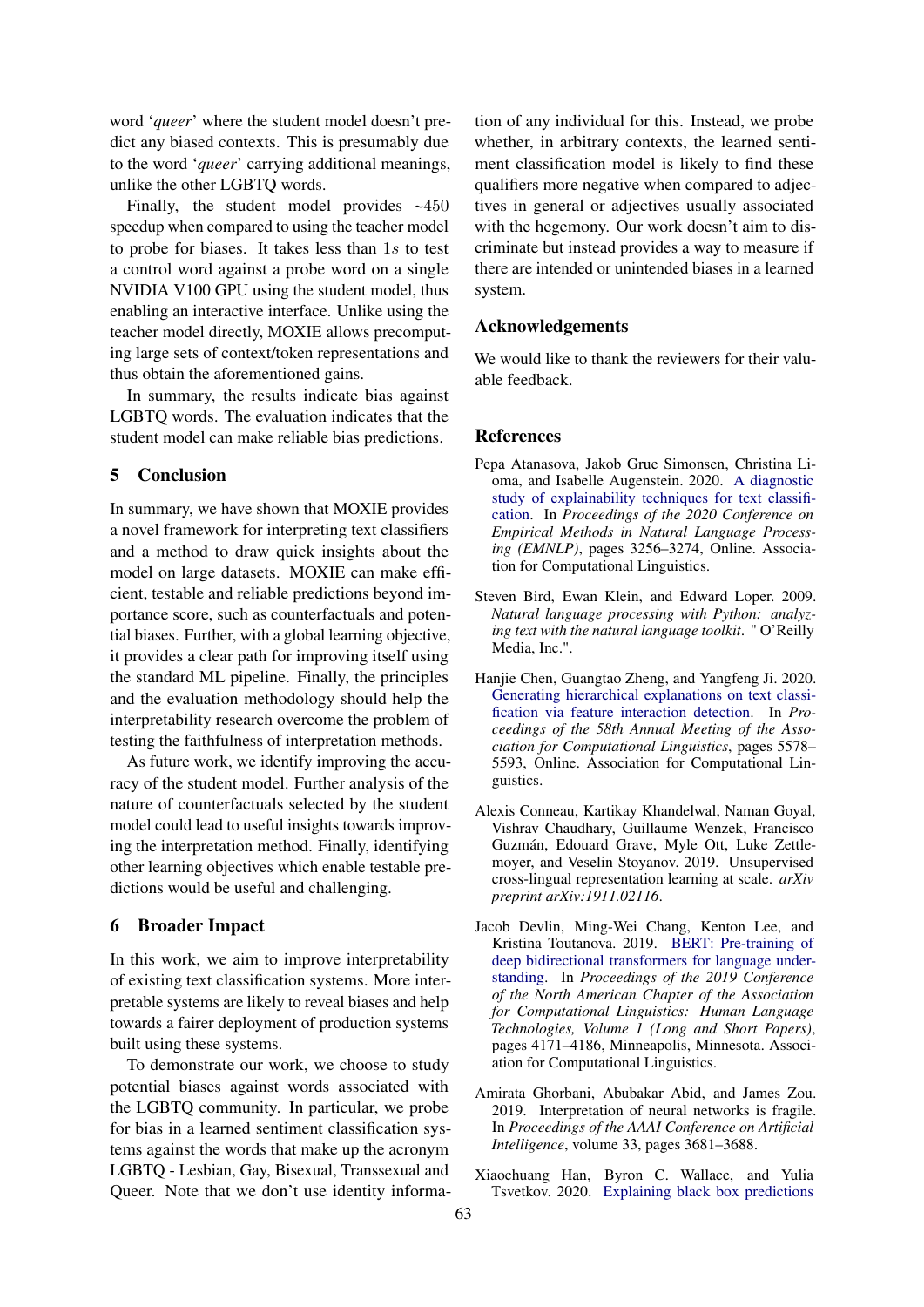[and unveiling data artifacts through influence func](https://doi.org/10.18653/v1/2020.acl-main.492)[tions.](https://doi.org/10.18653/v1/2020.acl-main.492) In *Proceedings of the 58th Annual Meeting of the Association for Computational Linguistics*, pages 5553–5563, Online. Association for Computational Linguistics.

- <span id="page-9-3"></span>Alon Jacovi and Yoav Goldberg. 2020. [Towards faith](https://doi.org/10.18653/v1/2020.acl-main.386)[fully interpretable NLP systems: How should we de](https://doi.org/10.18653/v1/2020.acl-main.386)[fine and evaluate faithfulness?](https://doi.org/10.18653/v1/2020.acl-main.386) In *Proceedings of the 58th Annual Meeting of the Association for Computational Linguistics*, pages 4198–4205, Online. Association for Computational Linguistics.
- <span id="page-9-15"></span>Nikita Kitaev and Dan Klein. 2018. [Constituency pars](https://doi.org/10.18653/v1/P18-1249)[ing with a self-attentive encoder.](https://doi.org/10.18653/v1/P18-1249) In *Proceedings of the 56th Annual Meeting of the Association for Computational Linguistics (Volume 1: Long Papers)*, pages 2676–2686, Melbourne, Australia. Association for Computational Linguistics.
- <span id="page-9-8"></span>Q Vera Liao, Daniel Gruen, and Sarah Miller. 2020. Questioning the ai: informing design practices for explainable ai user experiences. In *Proceedings of the 2020 CHI Conference on Human Factors in Computing Systems*, pages 1–15.
- <span id="page-9-0"></span>Zachary C Lipton. 2018. The mythos of model interpretability. *Queue*, 16(3):31–57.
- <span id="page-9-1"></span>Yinhan Liu, Myle Ott, Naman Goyal, Jingfei Du, Mandar Joshi, Danqi Chen, Omer Levy, Mike Lewis, Luke Zettlemoyer, and Veselin Stoyanov. 2019. Roberta: A robustly optimized bert pretraining approach. *arXiv preprint arXiv:1907.11692*.
- <span id="page-9-14"></span>Ilya Loshchilov and Frank Hutter. 2018. Decoupled weight decay regularization. In *International Conference on Learning Representations*.
- <span id="page-9-10"></span>W James Murdoch, Peter J Liu, and Bin Yu. 2018. Beyond word importance: Contextual decomposition to extract interactions from lstms. In *International Conference on Learning Representations*.
- <span id="page-9-2"></span>Colin Raffel, Noam Shazeer, Adam Roberts, Katherine Lee, Sharan Narang, Michael Matena, Yanqi Zhou, Wei Li, and Peter J Liu. 2019. Exploring the limits of transfer learning with a unified text-to-text transformer. *arXiv preprint arXiv:1910.10683*.
- <span id="page-9-6"></span>Marco Tulio Ribeiro, Sameer Singh, and Carlos Guestrin. 2016. " why should i trust you?" explaining the predictions of any classifier. In *Proceedings of the 22nd ACM SIGKDD international conference on knowledge discovery and data mining*, pages 1135–1144.
- <span id="page-9-11"></span>Richard Socher, Alex Perelygin, Jean Wu, Jason Chuang, Christopher D. Manning, Andrew Ng, and Christopher Potts. 2013. [Recursive deep models](https://www.aclweb.org/anthology/D13-1170) [for semantic compositionality over a sentiment tree](https://www.aclweb.org/anthology/D13-1170)[bank.](https://www.aclweb.org/anthology/D13-1170) In *Proceedings of the 2013 Conference on Empirical Methods in Natural Language Processing*, pages 1631–1642, Seattle, Washington, USA. Association for Computational Linguistics.
- <span id="page-9-7"></span>Mukund Sundararajan, Ankur Taly, and Qiqi Yan. 2017. Axiomatic attribution for deep networks. In *International Conference on Machine Learning*, pages 3319–3328. PMLR.
- <span id="page-9-9"></span>Eric Wallace, Shi Feng, and Jordan Boyd-Graber. 2018. [Interpreting neural networks with nearest neighbors.](https://doi.org/10.18653/v1/W18-5416) In *Proceedings of the 2018 EMNLP Workshop BlackboxNLP: Analyzing and Interpreting Neural Networks for NLP*, pages 136–144, Brussels, Belgium. Association for Computational Linguistics.
- <span id="page-9-4"></span>Eric Wallace, Jens Tuyls, Junlin Wang, Sanjay Subramanian, Matt Gardner, and Sameer Singh. 2019. [AllenNLP interpret: A framework for explaining](https://doi.org/10.18653/v1/D19-3002) [predictions of NLP models.](https://doi.org/10.18653/v1/D19-3002) In *Proceedings of the 2019 Conference on Empirical Methods in Natural Language Processing and the 9th International Joint Conference on Natural Language Processing (EMNLP-IJCNLP): System Demonstrations*, pages 7–12, Hong Kong, China. Association for Computational Linguistics.
- <span id="page-9-12"></span>Alex Wang, Amanpreet Singh, Julian Michael, Felix Hill, Omer Levy, and Samuel R Bowman. 2018. Glue: A multi-task benchmark and analysis platform for natural language understanding. In *International Conference on Learning Representations*.
- <span id="page-9-5"></span>Sarah Wiegreffe and Yuval Pinter. 2019. Attention is not not explanation. *arXiv preprint arXiv:1908.04626*.
- <span id="page-9-13"></span>Thomas Wolf, Lysandre Debut, Victor Sanh, Julien Chaumond, Clement Delangue, Anthony Moi, Pierric Cistac, Tim Rault, Rémi Louf, Morgan Funtowicz, Joe Davison, Sam Shleifer, Patrick von Platen, Clara Ma, Yacine Jernite, Julien Plu, Canwen Xu, Teven Le Scao, Sylvain Gugger, Mariama Drame, Quentin Lhoest, and Alexander M. Rush. 2019. Huggingface's transformers: State-of-the-art natural language processing. *ArXiv*, abs/1910.03771.

#### A Training Details

#### A.1 Data

The SST-2 dataset [\(Socher et al.,](#page-9-11) [2013;](#page-9-11) [Wang et al.,](#page-9-12) [2018\)](#page-9-12) contains English language movie reviews from the "Rotten Tomatoes" website. The training data consists of 67349 examples and is roughly label-balanced with 56% positive label and 44% negative label data. The dev and test sets contain 872 and 1821 examples respectively.

#### A.2 Other Training Details

For the teacher models, we train the models for 3 epochs. For optimization, we use an initial learning rate of 2e-5, adam epsilon of 1e-8, max gradient norm of 1.0 and a batch size of 64. The maximum token length for a text example was set to 128.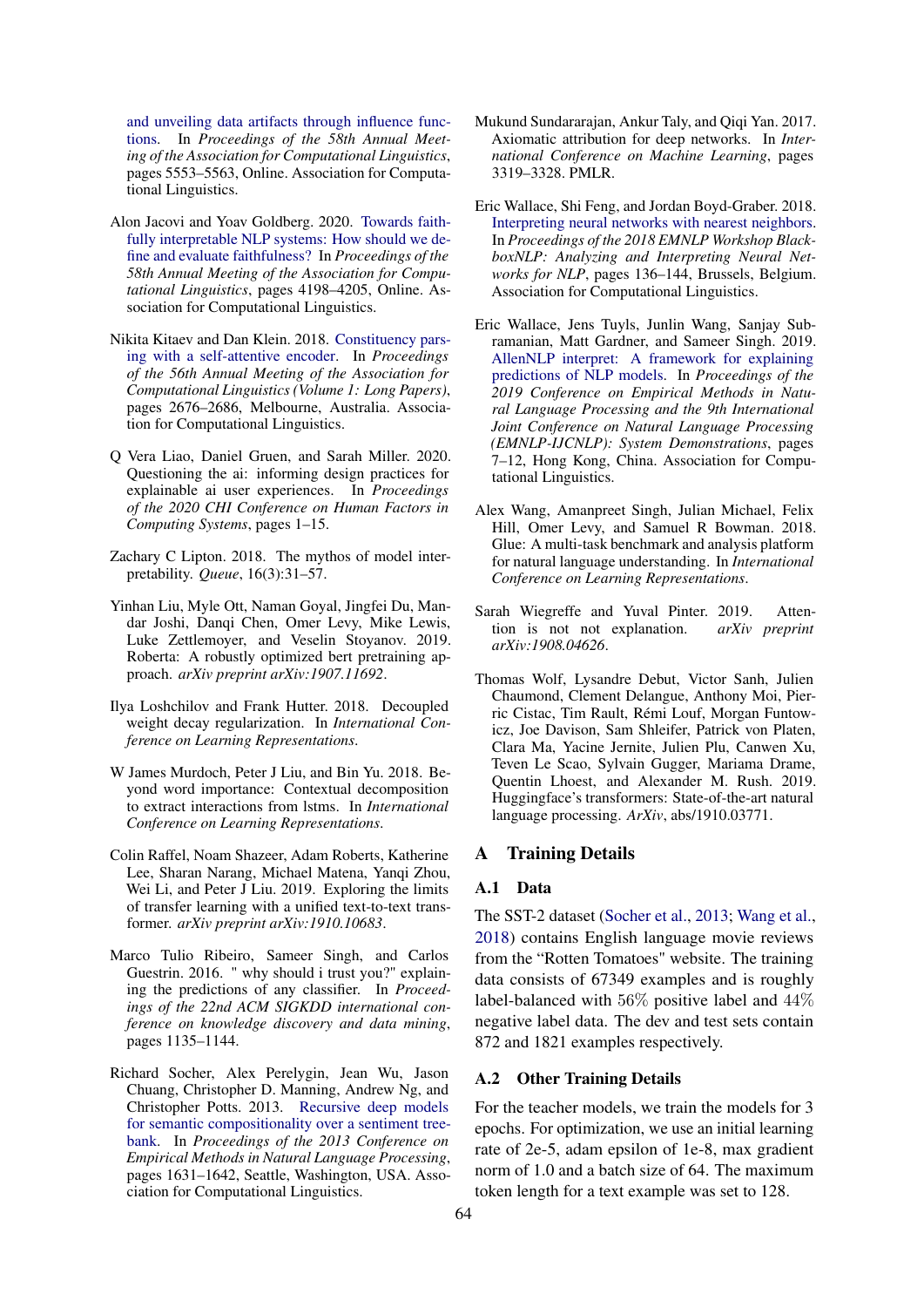<span id="page-10-0"></span>

|                 | Teacher<br>Model<br>(accuracy) | Student<br>Model<br>(All-correct<br>accuracy) |
|-----------------|--------------------------------|-----------------------------------------------|
| bert-base-cased | 91.97                          | 85.09                                         |
| roberta-base    | 94.38                          | 86.93                                         |
| xlmr-base       | 92.55                          | 83.37                                         |
| roberta-large   | 95.64                          | 88.88                                         |

Table 7: *Accuracy against gold labels* on the dev set. The student model does significantly better than chance with scope for improvement.

<span id="page-10-2"></span>

| POS tag     | Size of extracted vocabulary |
|-------------|------------------------------|
| <b>NOUN</b> | 7534                         |
| <b>VERB</b> | 2749                         |
| ADJ         | 3394                         |
| <b>ADV</b>  | 809                          |
|             | 15                           |
| DET         | 26                           |
| ADP         | 79                           |
| <b>CONJ</b> | 12                           |
| <b>PRT</b>  | 19                           |
| <b>PRON</b> | 28                           |

Table 8: *Size of extracted lists of POS-tagged words*.

For student models, we train the models for 10 epochs. For optimization, we use an initial learning rate of 2e-5, adam epsilon of 1e-8, max gradient norm of 1.0 and a batch size of 64. The maximum token length for a text example was set to 128. The maximum token length of the masked span input to the token processor was set to 50. When trained on Nvidia's GeForce GTX 1080 Ti GPUs, each run took approximately 6 hours to complete.

# B Evaluating Student Model against Gold Labels

In Table [7,](#page-10-0) we provide the accuracies of the teacher and student models against gold labels. In this work, we care about accuracies of the student model against teacher model predictions and we show accuracies against gold labels here only for completion.

# <span id="page-10-4"></span>C Pre-computing POS-tagged Dictionary of Token Embeddings

For evaluating importance scores and counterfactual predictions, we use a POS-tagged dictionary of token embeddings. The token embeddings are obtained by processing the tokens through the token processor  $A_T$ . This is done only once for a given student model and used for all subsequent experiments.

We use the training dataset for extracting the

```
Input: A text sequence x: x_1x_2...x_nInput: Importance scores s: s_1 s_2...s_nInput: A masking budget mOutput: The number of words that need masking
 Initialize: count ← -1; a \leftarrow xCompute teacher prediction:
  prediction \leftarrow argmax(f(a))Sort importance scores:
  ImportanceOrder \leftarrow argsort(s)
 for k \leftarrow 1 to m do
     i \leftarrow \text{ImportanceOrder}(k)Mask the next important word: a \leftarrow a_{\text{mask}\_t}^iCompute teacher prediction: l = \argmax(f(a))if l \neq prediction then
          Set count if criterion met: count \leftarrow kreturn count
      end
 end
 return count
Algorithm 1: MASKLENGTH Computes the
number of words that need masking to change
the model prediction
```
<span id="page-10-3"></span>list of open class words. We use nltk's averaged\_perceptron\_tagger for obtaining POS tags, and use the universal\_tagset<sup>[5](#page-10-1)</sup>. The open class words correspond to the tags — *NOUN*, *VERB*, *ADJ*, *ADV*. We assign each word to the POS tag with which it occurs most commonly in the training dataset.

For closed class words, we use the Penn Treebank corpus included in the ntlk toolkit (*treebank*). Again, we use the universal\_tagset from nltk toolkit. We ignore the *NUM* and *X* as well as open class tags. For the punctuation tag, we remove any token containing alphanumeric characters.

In Table [8,](#page-10-2) we show the size of the extracted lists for each POS tag.

### D Importance Scores

#### D.1 Evaluating Importance Scores

In Algorithm [1,](#page-10-3) we provide the detailed steps for computing the mask length as used in the evaluation of importance scores.

Unlike ratios are computed using the precomputed POS-tagged dictionary of token embeddings obtained as in Section [C.](#page-10-4)

In Table [9,](#page-11-0) we show the top-3 importance scores supporting the prediction from the model being interpreted, obtained from LIME and MOXIE on the first 4 dev set examples where the model being interpreted makes an error (wrong label pre-

<span id="page-10-1"></span><sup>&</sup>lt;sup>5</sup>The meaning and examples of the tags in the universal tagset can be found in the nltk book https://www.nltk.org/book/ch05.html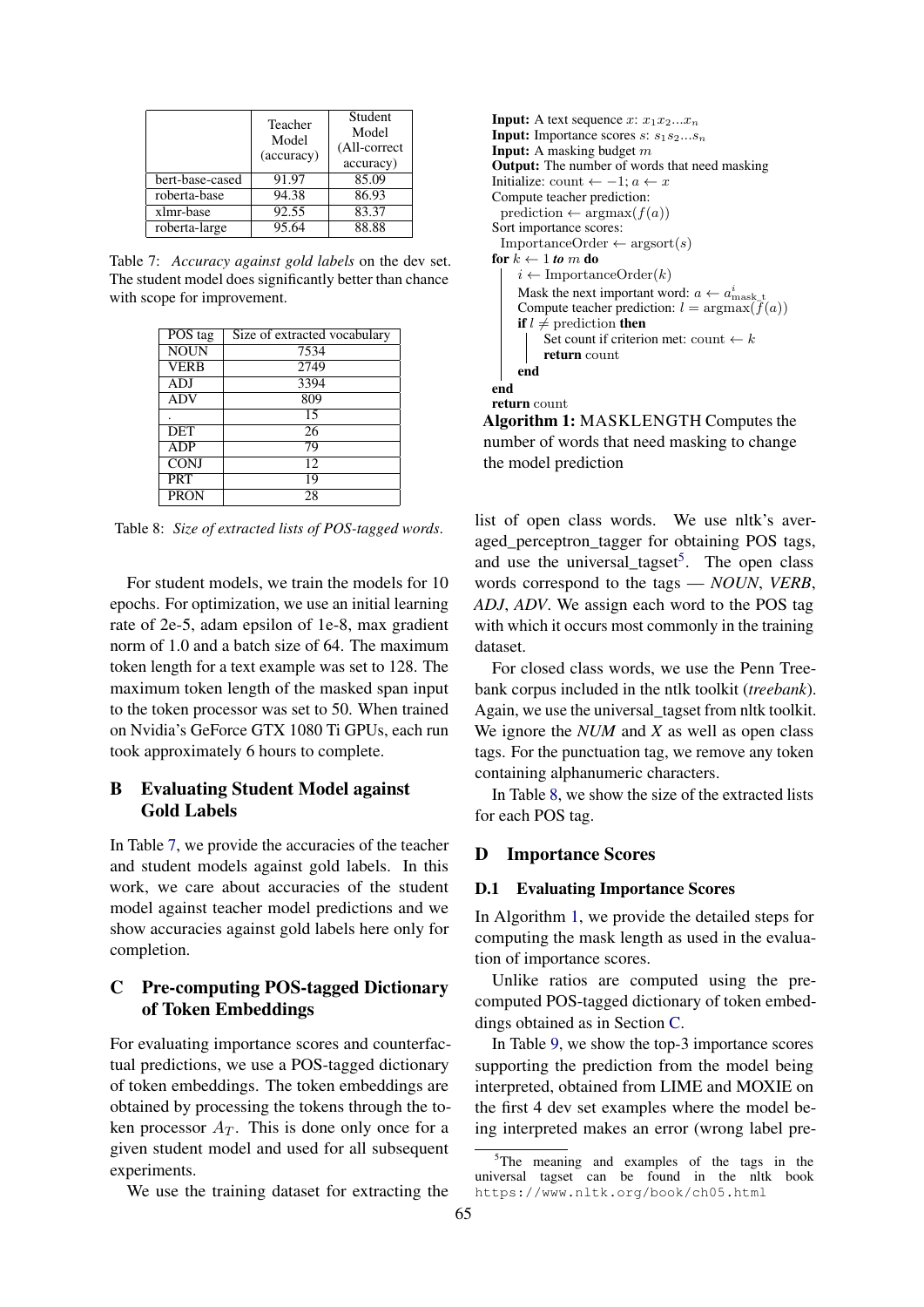<span id="page-11-0"></span>

| did.<br>Gold label:-ve<br><b>Prediction:+ve</b><br><b>LIME</b> : did $(0.24)$ , lasts $(0.19)$ , it $(0.13)$<br><b>MOXIE</b> influence scores: days $(0.88)$ , like $(0.82)$ ,<br>the $(0.77)$<br><b>MOXIE</b> unlike ratios: for (78.48), did (63.26),<br>like (41.77)<br>Text: holden caulfield did it better. |
|------------------------------------------------------------------------------------------------------------------------------------------------------------------------------------------------------------------------------------------------------------------------------------------------------------------|
|                                                                                                                                                                                                                                                                                                                  |
|                                                                                                                                                                                                                                                                                                                  |
|                                                                                                                                                                                                                                                                                                                  |
|                                                                                                                                                                                                                                                                                                                  |
|                                                                                                                                                                                                                                                                                                                  |
|                                                                                                                                                                                                                                                                                                                  |
|                                                                                                                                                                                                                                                                                                                  |
|                                                                                                                                                                                                                                                                                                                  |
|                                                                                                                                                                                                                                                                                                                  |
| <b>Gold label:-ve</b>                                                                                                                                                                                                                                                                                            |
| <b>Prediction:+ve</b>                                                                                                                                                                                                                                                                                            |
|                                                                                                                                                                                                                                                                                                                  |
| <b>LIME:</b> better $(0.03)$ , it $(0.02)$ , holden $(0.01)$                                                                                                                                                                                                                                                     |
| <b>MOXIE influence scores:</b> better $(0.97)$ , $(0.93)$ ,                                                                                                                                                                                                                                                      |
| did (0.93)                                                                                                                                                                                                                                                                                                       |
| <b>MOXIE</b> unlike ratios: holden (22.54),                                                                                                                                                                                                                                                                      |
| caulfield (17.61), better (12.36)                                                                                                                                                                                                                                                                                |
| Text: you wo n't like roger, but you will quickly                                                                                                                                                                                                                                                                |
| recognize him.                                                                                                                                                                                                                                                                                                   |
| Gold label:-ve<br><b>Prediction:+ve</b>                                                                                                                                                                                                                                                                          |
|                                                                                                                                                                                                                                                                                                                  |
| <b>LIME:</b> recognize $(0.20)$ , but $(0.19)$ , will $(0.14)$                                                                                                                                                                                                                                                   |
| <b>MOXIE influence scores:</b> quickly (0.98), but (0.93),                                                                                                                                                                                                                                                       |
| n't(0.68)                                                                                                                                                                                                                                                                                                        |
| <b>MOXIE</b> unlike ratios: recognize (12.62),                                                                                                                                                                                                                                                                   |
| quickly (3.58), will (0.54)                                                                                                                                                                                                                                                                                      |
| Text: if steven soderbergh 's ' solaris ' is a failure <sup><i>a</i></sup> it is                                                                                                                                                                                                                                 |
| a glorious failure $^b$ .                                                                                                                                                                                                                                                                                        |
| Gold label:+ve                                                                                                                                                                                                                                                                                                   |
| <b>Prediction:-ve</b>                                                                                                                                                                                                                                                                                            |
|                                                                                                                                                                                                                                                                                                                  |
| <b>LIME:</b> failure <sup><i>a</i></sup> (-0.91), failure <sup><i>b</i></sup> (-0.91), if (-0.03)                                                                                                                                                                                                                |
| <b>MOXIE influence scores:</b> failure <sup>b</sup> (-1.00), a (-0.56),                                                                                                                                                                                                                                          |
| if $(-0.36)$                                                                                                                                                                                                                                                                                                     |
| <b>MOXIE</b> unlike ratios: failure <sup>b</sup> (30.33)                                                                                                                                                                                                                                                         |

Table 9: *Word importance scores when the model to be interpreted makes a wrong prediction* The top three scores supporting the model prediction obtained using LIME and MOXIE are shown for the first 4 dev set examples where the model being interpreted makes an error. For MOXIE, we show scores obtained using influence scores as well as unlike ratios. Superscripts are used to distinguish word positions if required.

diction). For MOXIE, we show importance scores obtained using both influence scores and unlike ratios. MOXIE scores are position independent and we assign the same scores to all occurrences of a word.

# E Counterfactuals

### E.1 Example Counterfactual Predictions

In Table [10,](#page-11-1) we show selected examples of counterfactual predictions. The examples have been picked from the first 10 dev set examples.

<span id="page-11-1"></span>

| Text (Prediction)                           | Replacement    |  |
|---------------------------------------------|----------------|--|
|                                             | Prediction     |  |
| unflinchingly <b>bleak</b> and desperate (- | sensual        |  |
| ve)                                         |                |  |
| it 's $slow - very$ , very slow. $(-ve)$    | enjoyable      |  |
| a sometimes <b>tedious</b> film (-ve)       | heart-breaking |  |
|                                             |                |  |

Table 10: *Example counterfactual predictions* selected from the first 10 examples of the dev set. The highlighted words in the left column indicate the words which are replaced with the words in the right column.

# E.2 Computing Counterfactual Accuracy

In Algorithm [2,](#page-12-0) we provide the detailed steps for computing counterfactual accuracy for a context as used in evaluating counterfactual predictions. Pre-computed POS-tagged dictionary of token embeddings are obtained as in Section [C.](#page-10-4)

The median size and median accuracy when selecting top-10 tokens (as done in Algorithm [2\)](#page-12-0) are 90.0 and 10.0 respectively. If we don't do any selection, the median size and median accuracy are 72.0 and 63.41 respectively.

## F Biases

## F.1 Filtering Contexts for Analyzing Biases

Here, we detail the steps used to filter the contexts from the input dataset below when probing with adjectives as control/probe words:

- 1. Get teacher model predictions on each example.
- 2. Tokenize and get a POS tag for each example in the input dataset.
- 3. Select contexts (an example with a marked token position) with adjective POS tag. This could lead to none, one or more contexts per example.
- 4. Select contexts for which teacher model predictions (on the corresponding example) are positive.
- 5. Remove contexts for which the student model predicts negative for at least one replacement from the set {*immense*, *marvelous*, *wonderful*, *glorious*, *divine*, *terrific*, *sensational*, *magnificent*, *tremendous*, *colossal*} and positive for at least one replacement from the set {*dreadful*, *terrible*, *awful*, *hideous*, *horrid*, *horrible*}.
- 6. Additionally, remove contexts for which the student model predictions never change when the marked token is replaced by another word with the same POS tag.

Again, we use nltk's aver-